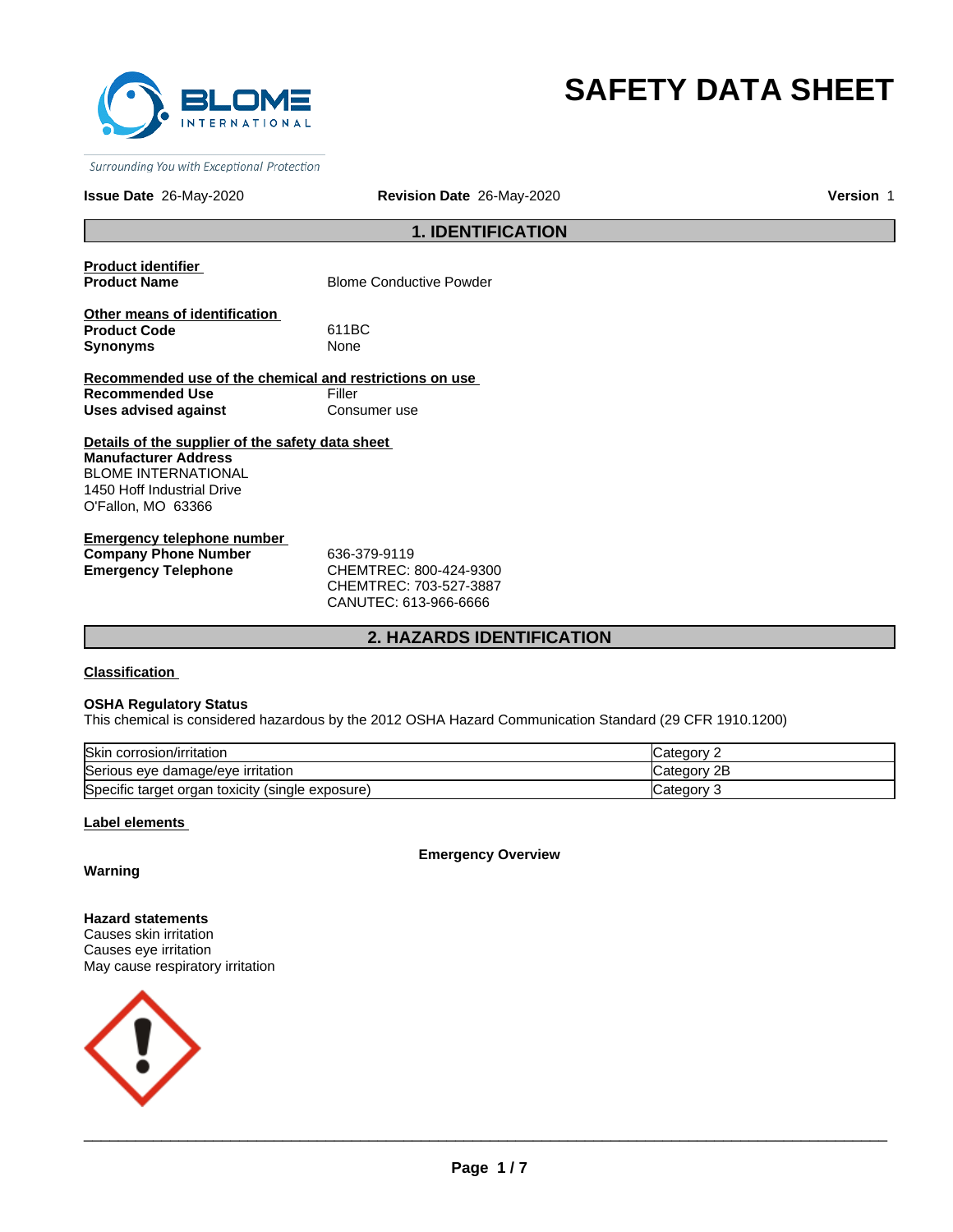### **Appearance** powder **Physical state** Solid **Odor** None

 $\overline{\phantom{a}}$  ,  $\overline{\phantom{a}}$  ,  $\overline{\phantom{a}}$  ,  $\overline{\phantom{a}}$  ,  $\overline{\phantom{a}}$  ,  $\overline{\phantom{a}}$  ,  $\overline{\phantom{a}}$  ,  $\overline{\phantom{a}}$  ,  $\overline{\phantom{a}}$  ,  $\overline{\phantom{a}}$  ,  $\overline{\phantom{a}}$  ,  $\overline{\phantom{a}}$  ,  $\overline{\phantom{a}}$  ,  $\overline{\phantom{a}}$  ,  $\overline{\phantom{a}}$  ,  $\overline{\phantom{a}}$ 

### **Precautionary Statements - Prevention**

Wash face, hands and any exposed skin thoroughly after handling Wear protective gloves/protective clothing/eye protection/face protection Avoid breathing dust/fume/gas/mist/vapors/spray Use only outdoors or in a well-ventilated area

### **Precautionary Statements - Response**

IF IN EYES: Rinse cautiously with water for several minutes. Remove contact lenses, if present and easy to do. Continue rinsing If eye irritation persists: Get medical advice/attention IF ON SKIN: Wash with plenty of soap and water If skin irritation occurs: Get medical advice/attention Take off contaminated clothing and wash before reuse IF INHALED: Remove victim to fresh air and keep at rest in a position comfortable for breathing Call a POISON CENTER or doctor/physician if you feel unwell

### **Precautionary Statements - Storage**

Store in a well-ventilated place. Keep container tightly closed Store locked up

### **Precautionary Statements - Disposal**

Dispose of contents/container to an approved waste disposal plant

### **Hazards not otherwise classified (HNOC)**

Not applicable

### **Other Information**

May be harmful if swallowed. May form combustible dust concentrations in air.

#### **Unknown acute toxicity**

0% of the mixture consists of ingredient(s) of unknown toxicity

### **3. COMPOSITION/INFORMATION ON INGREDIENTS**

### **Substance**

Not applicable

### **Mixture**

| <b>Chemical Name</b>         | CAS No                                                                                      | -07<br>Weiar         |
|------------------------------|---------------------------------------------------------------------------------------------|----------------------|
| iraphite<br>⊧ flake<br>الاات | 7700<br>″′′–∠ں .                                                                            | $\sim$<br>60<br>∣ ∪∪ |
|                              | $^*$ Tho exact perceptage (concentration) of compection has been withhold as a trade secret |                      |

The exact percentage (concentration) of composition has been withheld as a trade secret.

### **4. FIRST AID MEASURES**

#### **Description of first aid measures**

| <b>General advice</b> | If symptoms persist, call a physician. Do not breathe dust/fume/gas/mist/vapors/spray. Do<br>not get in eyes, on skin, or on clothing.                                                                                  |
|-----------------------|-------------------------------------------------------------------------------------------------------------------------------------------------------------------------------------------------------------------------|
| Eye contact           | Immediately flush with plenty of water. After initial flushing, remove any contact lenses and<br>continue flushing for at least 15 minutes. Keep eye wide open while rinsing. If symptoms<br>persist, call a physician. |
| <b>Skin contact</b>   | Wash off immediately with soap and plenty of water while removing all contaminated<br>clothes and shoes. If skin irritation persists, call a physician.                                                                 |
| <b>Inhalation</b>     | Remove to fresh air. If breathing is irregular or stopped, administer artificial respiration.                                                                                                                           |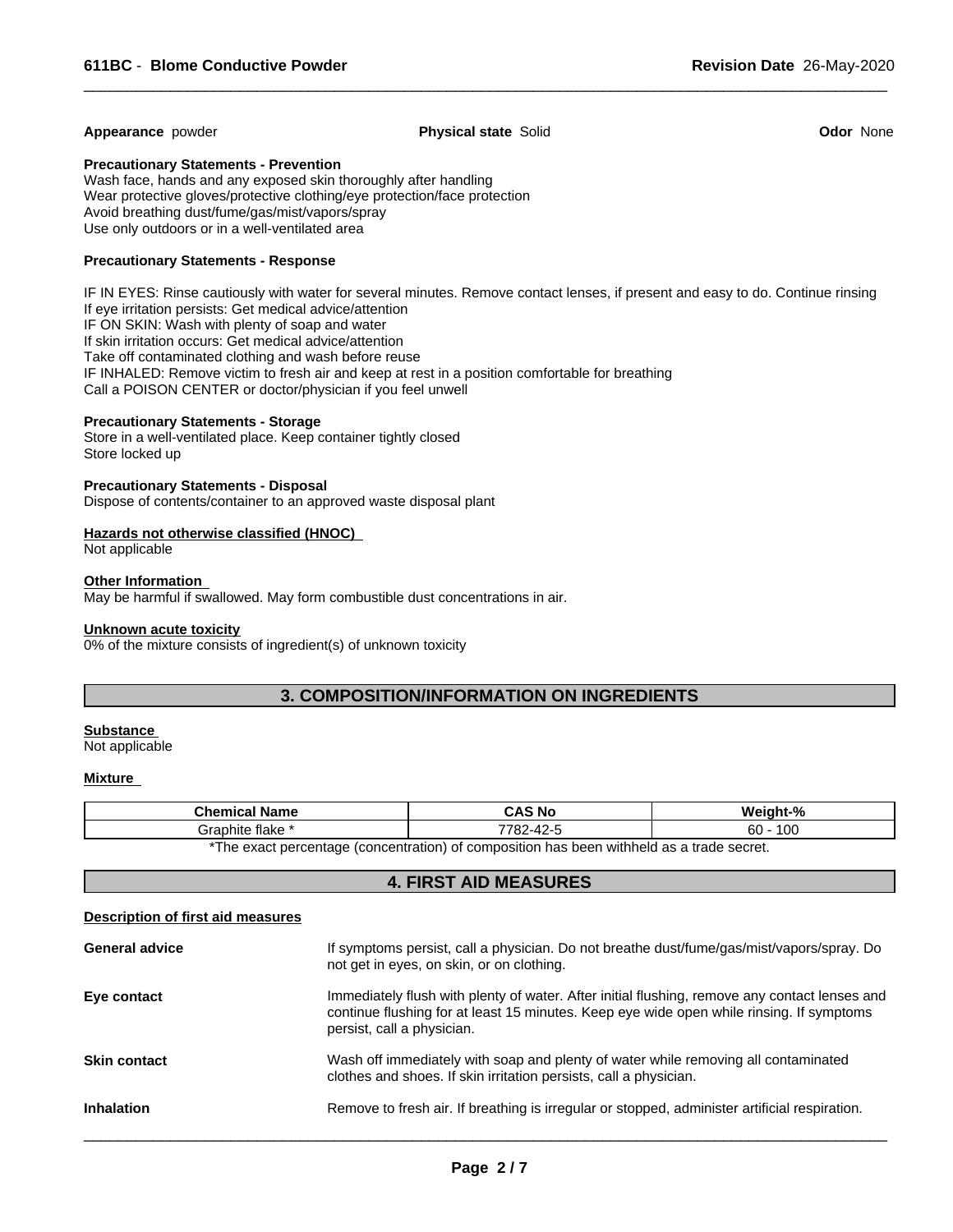Avoid direct contact with skin. Use barrier to give mouth-to-mouth resuscitation. If symptoms persist, call a physician. **Ingestion** If swallowed, call a poison control center or physician immediately. Rinse mouth. Do not induce vomiting without medical advice. **Self-protection of the first aider** Use personal protective equipment as required. **Most important symptoms and effects, both acute and delayed Symptoms** May cause redness and tearing of the eyes. May cause skin irritation. Redness. Coughing and/ or wheezing.

 $\overline{\phantom{a}}$  ,  $\overline{\phantom{a}}$  ,  $\overline{\phantom{a}}$  ,  $\overline{\phantom{a}}$  ,  $\overline{\phantom{a}}$  ,  $\overline{\phantom{a}}$  ,  $\overline{\phantom{a}}$  ,  $\overline{\phantom{a}}$  ,  $\overline{\phantom{a}}$  ,  $\overline{\phantom{a}}$  ,  $\overline{\phantom{a}}$  ,  $\overline{\phantom{a}}$  ,  $\overline{\phantom{a}}$  ,  $\overline{\phantom{a}}$  ,  $\overline{\phantom{a}}$  ,  $\overline{\phantom{a}}$ 

#### **Indication of any immediate medical attention and special treatment needed**

**Note to physicians** Treat symptomatically.

### **5. FIRE-FIGHTING MEASURES**

#### **Suitable extinguishing media**

Use extinguishing measures that are appropriate to local circumstances and the surrounding environment. Dry chemical, soda ash, lime or sand. Water spray (fog).

**Unsuitable extinguishing media** Use water spray or fog; do not use straight streams.

#### **Specific hazards arising from the chemical**

Thermal decomposition can lead to release of irritating and toxic gases and vapors.

#### **Explosion data Sensitivity to Mechanical Impact** None.

**Sensitivity to Static Discharge** Fine dust dispersed in air, in sufficient concentrations, and in the presence of an ignition source is a potential dust explosion hazard.

### **Protective equipment and precautions for firefighters**

As in any fire, wear self-contained breathing apparatus pressure-demand, MSHA/NIOSH (approved or equivalent) and full protective gear. Cool containers / tanks with water spray. Burning produces heavy smoke. Avoid runoff to waterways and sewers.

### **6. ACCIDENTAL RELEASE MEASURES**

### **Personal precautions, protective equipment and emergency procedures**

| <b>Personal precautions</b>                          | Ensure adequate ventilation, especially in confined areas. Avoid creating dust. Material<br>becomes extremely slippery when wet.                                         |
|------------------------------------------------------|--------------------------------------------------------------------------------------------------------------------------------------------------------------------------|
| <b>Environmental precautions</b>                     |                                                                                                                                                                          |
| <b>Environmental precautions</b>                     | Prevent entry into waterways, sewers, basements or confined areas. Do not flush into<br>surface water or sanitary sewer system.                                          |
| Methods and material for containment and cleaning up |                                                                                                                                                                          |
| <b>Methods for containment</b>                       | Prevent further leakage or spillage if safe to do so.                                                                                                                    |
| Methods for cleaning up                              | Use personal protective equipment as required. Sweep up and shovel into suitable<br>containers for disposal. Avoid creating dust. Clean contaminated surface thoroughly. |
|                                                      | <b>7. HANDLING AND STORAGE</b>                                                                                                                                           |

#### **Precautions for safe handling**

**Advice on safe handling** Avoid contact with skin, eyes or clothing. Use personal protective equipment as required. Wash contaminated clothing before reuse. Do not breathe dust/fume/gas/mist/vapors/spray.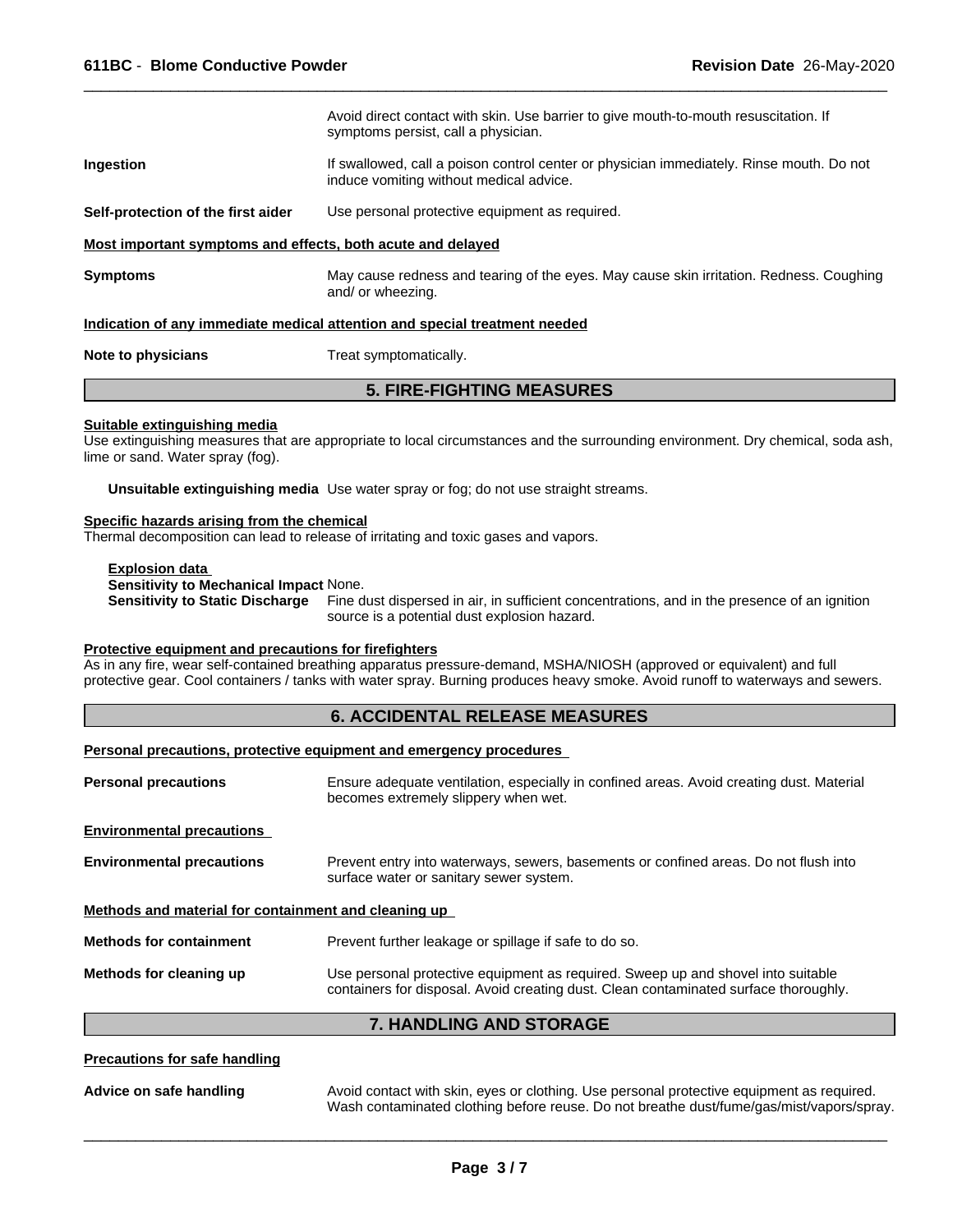Do not eat, drink or smoke when using this product.

 $\overline{\phantom{a}}$  ,  $\overline{\phantom{a}}$  ,  $\overline{\phantom{a}}$  ,  $\overline{\phantom{a}}$  ,  $\overline{\phantom{a}}$  ,  $\overline{\phantom{a}}$  ,  $\overline{\phantom{a}}$  ,  $\overline{\phantom{a}}$  ,  $\overline{\phantom{a}}$  ,  $\overline{\phantom{a}}$  ,  $\overline{\phantom{a}}$  ,  $\overline{\phantom{a}}$  ,  $\overline{\phantom{a}}$  ,  $\overline{\phantom{a}}$  ,  $\overline{\phantom{a}}$  ,  $\overline{\phantom{a}}$ 

### **Conditions for safe storage, including any incompatibilities**

| <b>Storage Conditions</b> | Keep container tightly closed in a dry and well-ventilated place. Keep out of the reach of<br>children. |
|---------------------------|---------------------------------------------------------------------------------------------------------|
|                           |                                                                                                         |

**Incompatible materials** Strong oxidizing agents.

### **8. EXPOSURE CONTROLS/PERSONAL PROTECTION**

### **Control parameters**

### **Exposure Guidelines** .

| <b>Chemical Name</b> | <b>ACGIH TLV</b>                    | <b>OSHA PEL</b>                                | <b>NIOSH IDLH</b>                                                                            |
|----------------------|-------------------------------------|------------------------------------------------|----------------------------------------------------------------------------------------------|
| Graphite flake       | TWA: $2 \text{ mg/m}^3$ respirable  | TWA: 15 mg/m <sup>3</sup> total dust synthetic | IDLH: 1250 mg/m $3$                                                                          |
| 7782-42-5            | particulate matter all forms except |                                                | TWA: 5 mg/m <sup>3</sup> respirable fraction   TWA: 2.5 mg/m <sup>3</sup> natural respirable |
|                      | graphite fibers                     | synthetic                                      | dust                                                                                         |
|                      |                                     | TWA: 15 mppcf natural                          |                                                                                              |

*NIOSH IDLH Immediately Dangerous to Life or Health*

### **Appropriate engineering controls**

### **Engineering Controls** Showers

| ᇦ៲៴៶៴៰៲៰ |                      |  |
|----------|----------------------|--|
|          | Eyewash stations     |  |
|          | Ventilation systems. |  |

### **Individual protection measures, such as personal protective equipment**

| <b>Eye/face protection</b>            | Wear safety glasses with side shields (or goggles).                                                                                                                                                                                                                                                                              |
|---------------------------------------|----------------------------------------------------------------------------------------------------------------------------------------------------------------------------------------------------------------------------------------------------------------------------------------------------------------------------------|
| Skin and body protection              | Wear protective gloves and protective clothing.                                                                                                                                                                                                                                                                                  |
| <b>Respiratory protection</b>         | If exposure limits are exceeded or irritation is experienced, NIOSH/MSHA approved<br>respiratory protection should be worn. Positive-pressure supplied air respirators may be<br>required for high airborne contaminant concentrations. Respiratory protection must be<br>provided in accordance with current local regulations. |
| <b>General Hygiene Considerations</b> | Handle in accordance with good industrial hygiene and safety practice.                                                                                                                                                                                                                                                           |

### **9. PHYSICAL AND CHEMICAL PROPERTIES**

### **Information on basic physical and chemical properties**

| <b>Physical state</b><br><b>Appearance</b><br>Color | Solid<br>powder<br>black | Odor<br><b>Odor threshold</b> | None<br>No information available |
|-----------------------------------------------------|--------------------------|-------------------------------|----------------------------------|
| <b>Property</b>                                     | Values                   | Remarks • Method              |                                  |
| рH                                                  | No information available | Not applicable                |                                  |
| Melting point / freezing point                      | No information available |                               |                                  |
| Boiling point / boiling range                       | 2000 °C / 3632 °F        |                               |                                  |
| <b>Flash point</b>                                  | No information available |                               |                                  |
| <b>Evaporation rate</b>                             | No information available |                               |                                  |
| Flammability (solid, gas)                           | No information available |                               |                                  |
| <b>Flammability Limit in Air</b>                    |                          |                               |                                  |
| Upper flammability limit:                           | No information available |                               |                                  |
| Lower flammability limit:                           | No information available |                               |                                  |
| Vapor pressure                                      |                          | @ 25 °C                       |                                  |
| Vapor density                                       | No information available | Not applicable                |                                  |
| <b>Relative density</b>                             | $2.5$ g/cm $3$           |                               |                                  |
| <b>Water solubility</b>                             | Insoluble in water       |                               |                                  |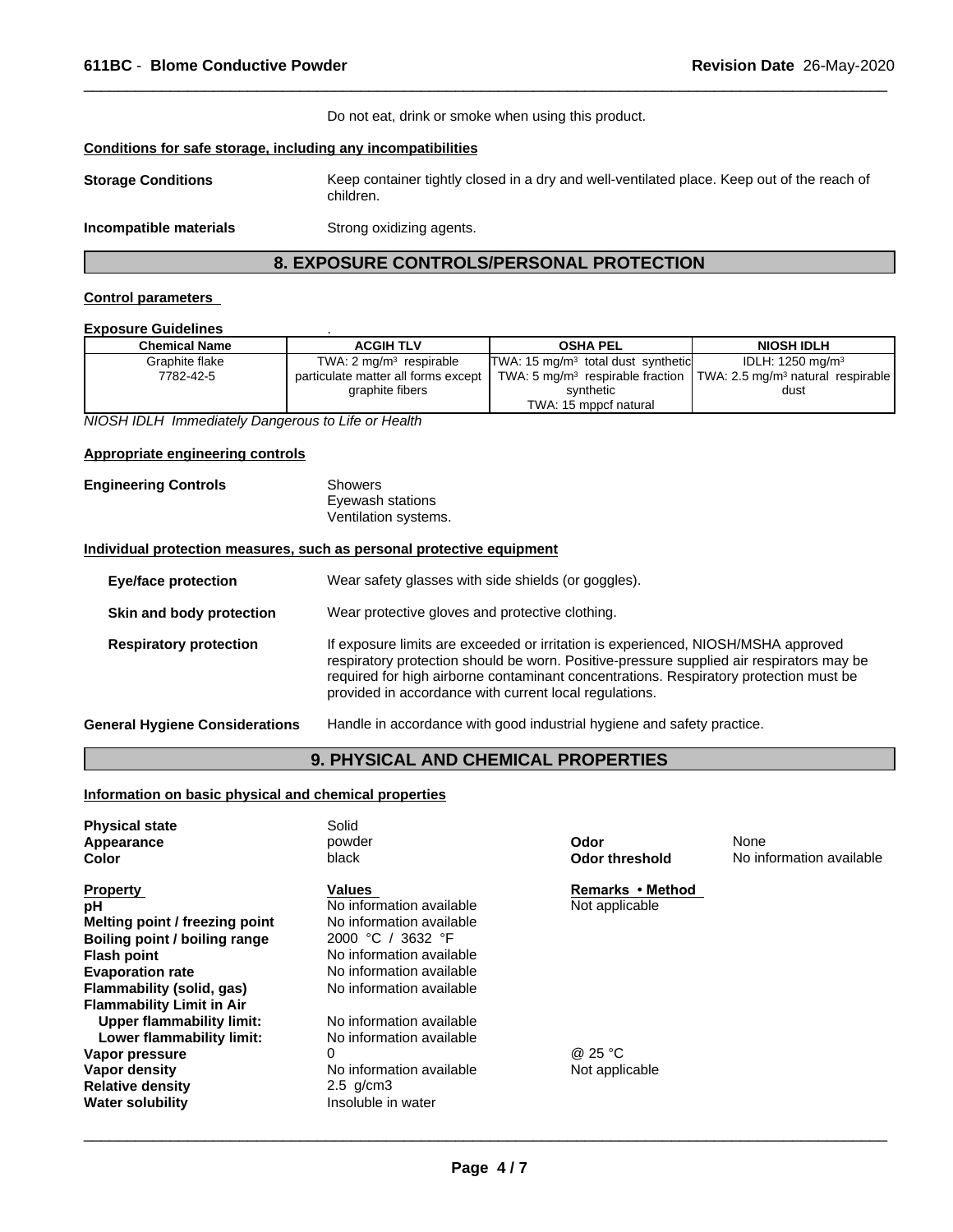| Solubility in other solvents     | No information available |           |
|----------------------------------|--------------------------|-----------|
| <b>Partition coefficient</b>     | No information available |           |
| <b>Autoignition temperature</b>  | $>500$ °C                |           |
| <b>Decomposition temperature</b> | >450 C                   |           |
| <b>Kinematic viscosity</b>       | No information available | Not appli |
| <b>Dynamic viscosity</b>         | No information available | Not appli |
| <b>Explosive properties</b>      | Not an explosive         |           |
| <b>Oxidizing properties</b>      | Not applicable           |           |

### **Other Information**

**Not an explosive Not applicable** No information available Not applicable No information available Not applicable **No information available**<br>>500 °C

**Softening point No information available**<br> **Molecular weight No information available Molecular weight** No information available<br> **VOC Content (%)** No information available **VOC Content (%)** No information available<br> **Density** No information available **Density** No information available<br> **Bulk density**  $\sim$  120 LBS/CU FT **Bulk density** ~120 LBS/CU FT

 $\overline{\phantom{a}}$  ,  $\overline{\phantom{a}}$  ,  $\overline{\phantom{a}}$  ,  $\overline{\phantom{a}}$  ,  $\overline{\phantom{a}}$  ,  $\overline{\phantom{a}}$  ,  $\overline{\phantom{a}}$  ,  $\overline{\phantom{a}}$  ,  $\overline{\phantom{a}}$  ,  $\overline{\phantom{a}}$  ,  $\overline{\phantom{a}}$  ,  $\overline{\phantom{a}}$  ,  $\overline{\phantom{a}}$  ,  $\overline{\phantom{a}}$  ,  $\overline{\phantom{a}}$  ,  $\overline{\phantom{a}}$ 

### **10. STABILITY AND REACTIVITY**

**Reactivity**  No data available

**Chemical stability** Stable under recommended storage conditions. **Possibility of Hazardous Reactions** None under normal processing. **Hazardous polymerization** Hazardous polymerization does not occur.

**Conditions to avoid** Protect from moisture. Avoid dust formation. Do not expose to temperatures above 450 °C. **Incompatible materials** Strong oxidizing agents. **Hazardous Decomposition Products** Carbon monoxide. Carbon dioxide (CO2).

### **11. TOXICOLOGICAL INFORMATION**

### **Information on likely routes of exposure**

### **Product Information**

| <b>Inhalation</b>   | May cause irritation.                                             |
|---------------------|-------------------------------------------------------------------|
| Eye contact         | Irritating to eyes.                                               |
| <b>Skin contact</b> | Irritating to skin.                                               |
| Ingestion           | Based on available data, the classification criteria are not met. |

### **Information on toxicological effects**

| <b>Symptoms</b>               | May cause redness and tearing of the eyes. May cause skin irritation. Redness. Coughing<br>and/ or wheezing. |
|-------------------------------|--------------------------------------------------------------------------------------------------------------|
|                               | Delayed and immediate effects as well as chronic effects from short and long-term exposure                   |
| <b>Sensitization</b>          | Based on available data, the classification criteria are not met.                                            |
| Germ cell mutagenicity        | Based on available data, the classification criteria are not met.                                            |
| Carcinogenicity               | Based on available data, the classification criteria are not met.                                            |
| <b>Reproductive toxicity</b>  | Based on available data, the classification criteria are not met.                                            |
| <b>STOT - single exposure</b> | Respiratory system.                                                                                          |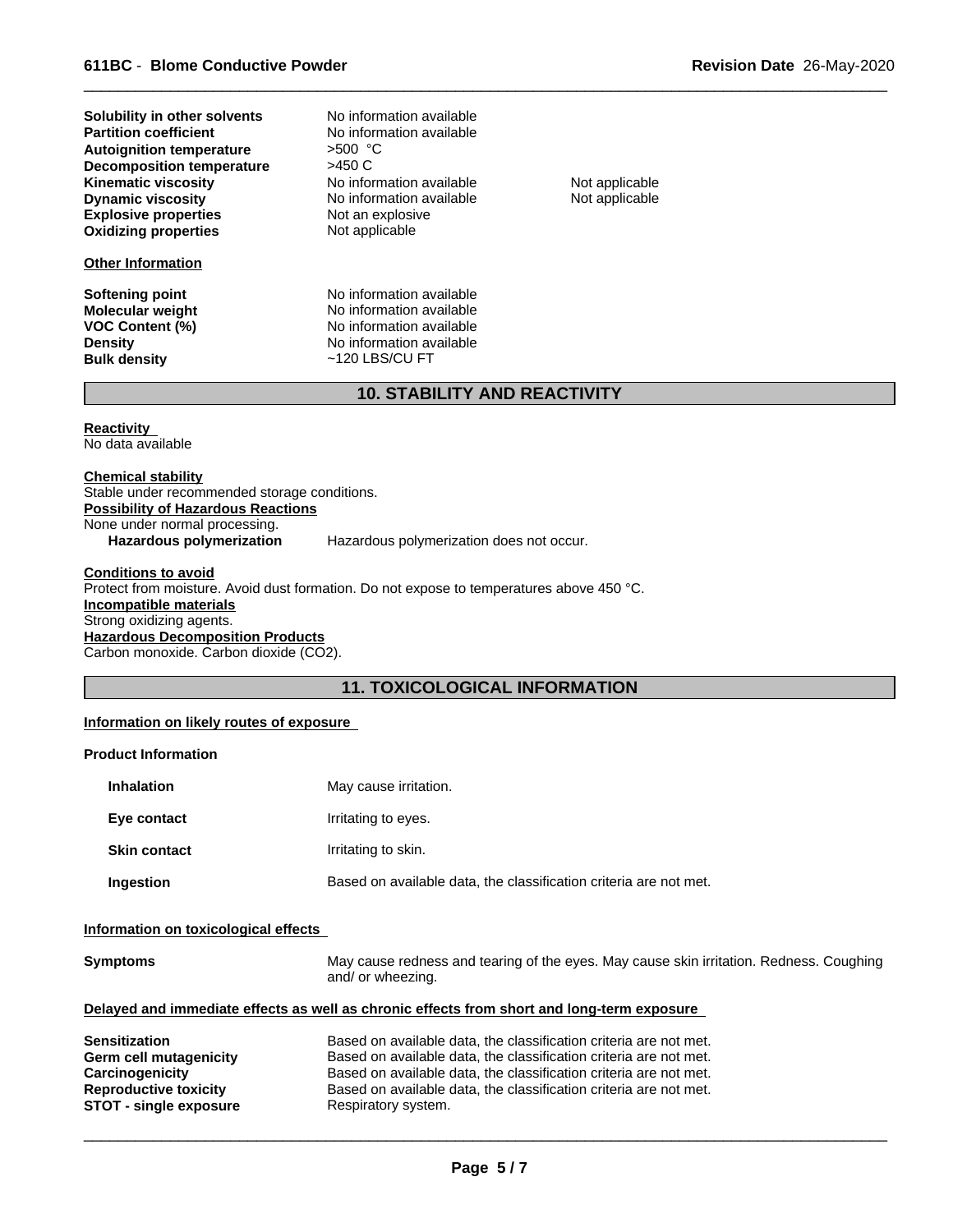| <b>STOT - repeated exposure</b><br><b>Target Organ Effects</b><br><b>Aspiration hazard</b> | Based on available data, the classification criteria are not met.<br>Eyes, Skin, Respiratory system, Central Vascular System (CVS).<br>Based on available data, the classification criteria are not met. |  |  |
|--------------------------------------------------------------------------------------------|----------------------------------------------------------------------------------------------------------------------------------------------------------------------------------------------------------|--|--|
| <b>Numerical measures of toxicity - Product Information</b>                                |                                                                                                                                                                                                          |  |  |
| <b>ATEmix (oral)</b><br><b>ATEmix (inhalation-dust/mist)</b>                               | The following values are calculated based on chapter 3.1 of the GHS document.<br>2,639.00 mg/kg<br>13.18 mg/l                                                                                            |  |  |
| <b>12. ECOLOGICAL INFORMATION</b>                                                          |                                                                                                                                                                                                          |  |  |
| <b>Ecotoxicity</b><br>None known                                                           |                                                                                                                                                                                                          |  |  |
| Persistence and degradability<br>No information available.                                 |                                                                                                                                                                                                          |  |  |
| <b>Bioaccumulation</b><br>No information available.                                        |                                                                                                                                                                                                          |  |  |
| Other adverse effects<br>No information available                                          |                                                                                                                                                                                                          |  |  |
| <b>13. DISPOSAL CONSIDERATIONS</b>                                                         |                                                                                                                                                                                                          |  |  |
| Waste treatment methods<br><b>Disposal of wastes</b>                                       | Disposal should be in accordance with applicable regional, national and local laws and<br>regulations.                                                                                                   |  |  |
| <b>Contaminated packaging</b>                                                              | Do not reuse container.                                                                                                                                                                                  |  |  |

 $\overline{\phantom{a}}$  ,  $\overline{\phantom{a}}$  ,  $\overline{\phantom{a}}$  ,  $\overline{\phantom{a}}$  ,  $\overline{\phantom{a}}$  ,  $\overline{\phantom{a}}$  ,  $\overline{\phantom{a}}$  ,  $\overline{\phantom{a}}$  ,  $\overline{\phantom{a}}$  ,  $\overline{\phantom{a}}$  ,  $\overline{\phantom{a}}$  ,  $\overline{\phantom{a}}$  ,  $\overline{\phantom{a}}$  ,  $\overline{\phantom{a}}$  ,  $\overline{\phantom{a}}$  ,  $\overline{\phantom{a}}$ 

This product contains one or more substances that are listed with the State of California as a hazardous waste.

### **14. TRANSPORT INFORMATION**

| <b>DOT</b>  | Not regulated |
|-------------|---------------|
| <b>TDG</b>  | Not regulated |
| <b>IATA</b> | Not regulated |
| <b>IMDG</b> | Not regulated |

## **15. REGULATORY INFORMATION**

| <b>International Inventories</b> |          |
|----------------------------------|----------|
| TSCA                             | Complies |
| <b>DSL/NDSL</b>                  | Complies |
| <b>EINECS/ELINCS</b>             | Complies |
| <b>IECSC</b>                     | Complies |
| KECL                             | Complies |
| <b>PICCS</b>                     | Complies |
| <b>AICS</b>                      | Complies |
|                                  |          |

**Legend:** 

**TSCA** - United States Toxic Substances Control Act Section 8(b) Inventory **DSL/NDSL** - Canadian Domestic Substances List/Non-Domestic Substances List